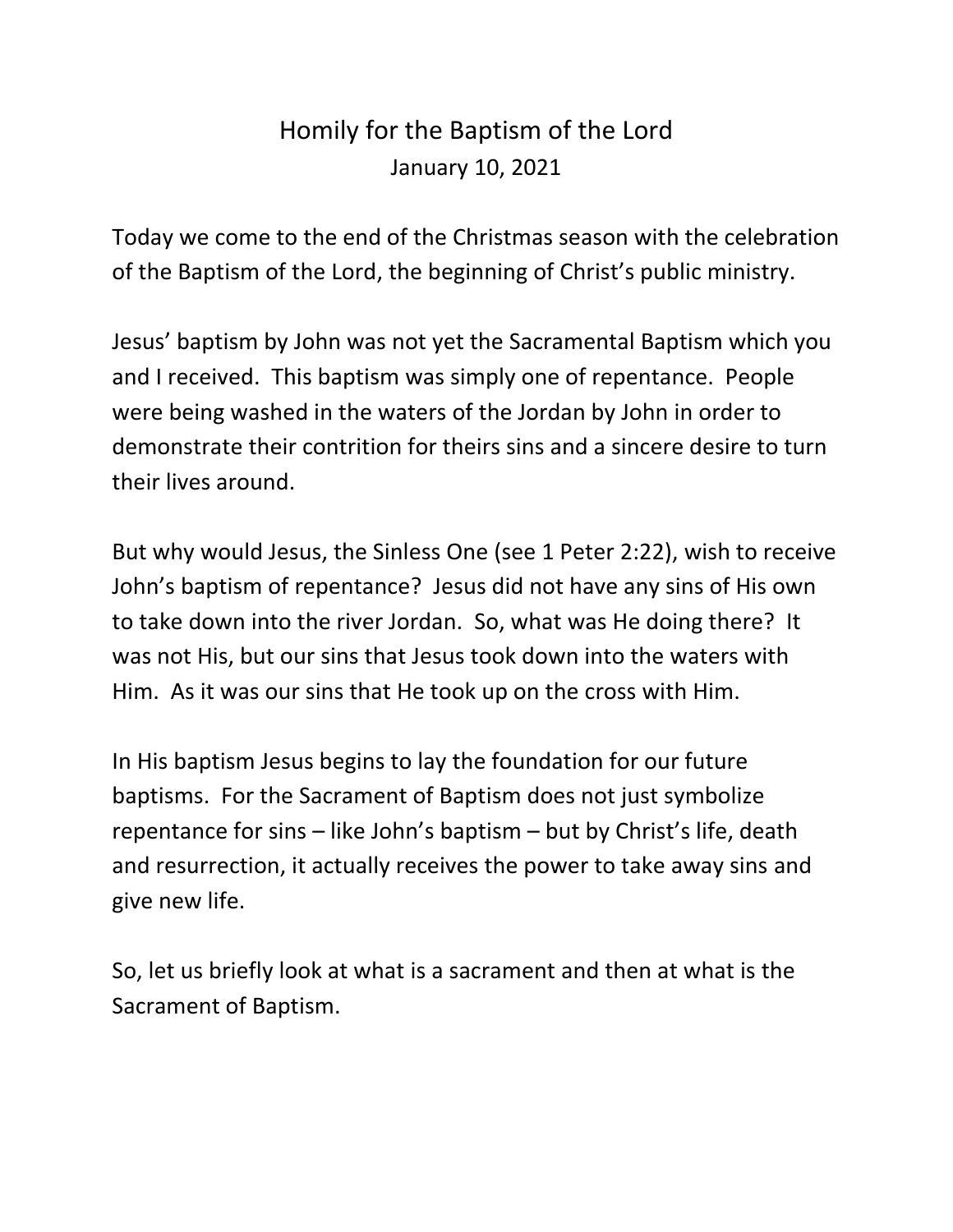There are seven sacraments which were instituted by Christ and given to His Church as physical signs by which He imparts His supernatural grace to us: Baptism, Confirmation, Holy Eucharist, Reconciliation, Holy Matrimony, Holy Orders, and Anointing of the Sick.

So, the first thing to note is that the sacraments were not invented by the Church but go back to the very life and ministry of Jesus Christ. At the Last Supper we hear Jesus instituting the Eucharist, "*This is My Body, which is given for you. Do this in remembrance of Me*" (Lk 22:19- 20). When He rose from the dead and first appeared to His apostles, we hear Jesus instituting the Sacrament of Reconciliation: "*Receive the Holy Spirit. If you forgive the sins of any, they are forgiven them; if you retain the sins of any, they are retained*" (Jn 20:22-23). And at His ascension we hear Jesus instructing His apostles to "*Go therefore and make disciples of all nations, baptizing them in the name of the Father and of the Son and of the Holy Spirit*" (Mt 28:19).

But why sacraments? Why does Christ use something physical to impart something spiritual? Why not simply impart all His graces directly into our souls from Heaven and cut out the middleman of the Church and her sacraments?

The answer is quite simple when you think about it. Because we are not pure spirits but physical beings as well. In fact, the physical aspect of ourselves is much more evident than the spiritual. So much so that we can safely say that everything we know in some way comes to us through our body to the soul; through our senses – what we see, hear, touch – to our intellect and will.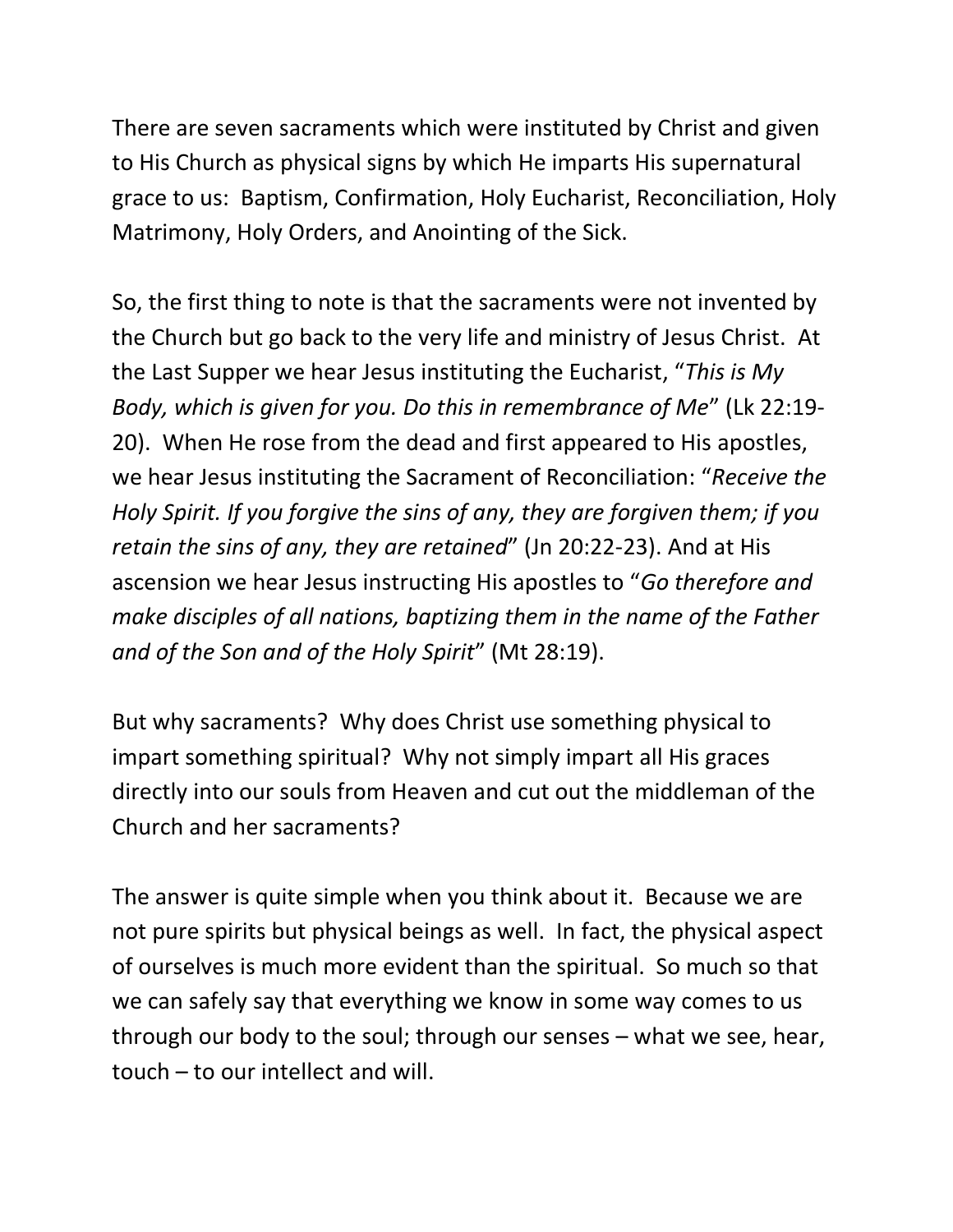So, when God wanted to reveal Himself to humanity how did He do it? He sent prophets and others to speak in His name: people whom others could see and hear. When He wanted to reveal Himself more completely how did He do it? He sent His Son who became flesh and dwelt among us. Saint Paul reminds us that faith itself needs a physical means in order to reach us: "*How are they to believe in One of whom they have never heard? And how are they to hear without someone to proclaim Him*?" (Rm 10:14). Even reading the Bible is a physical act one does in order to discover spiritual truths. Through the body to the soul.

The same is true of certain graces that God bestows. For example, if you lived 2000 years ago in the Holy Land and wanted to be forgiven your sins you could simply go to Jesus. When you heard Him pronounce His forgiveness, you could be certain it was true. For He had that power!

But that is a long time ago and far away. How does Jesus continue to impart His forgiveness to us today? Through the Church He founded for that very purpose and the sacraments He gave to her. As He told His apostles, "*Whoever hears you hears Me*" (Lk 10:16) and "*If you forgive the sins of any, they are forgiven them*." Saint Paul recognized himself as a minister of Christ's reconciliation (2 Cor. 5:17-20).

Maybe an analogy will help make it clearer. How does electrical power come to this building? From some distant power source, maybe a hydro dam or nuclear power plant. It then travels down powerlines until it reaches this building and then is transferred into all the various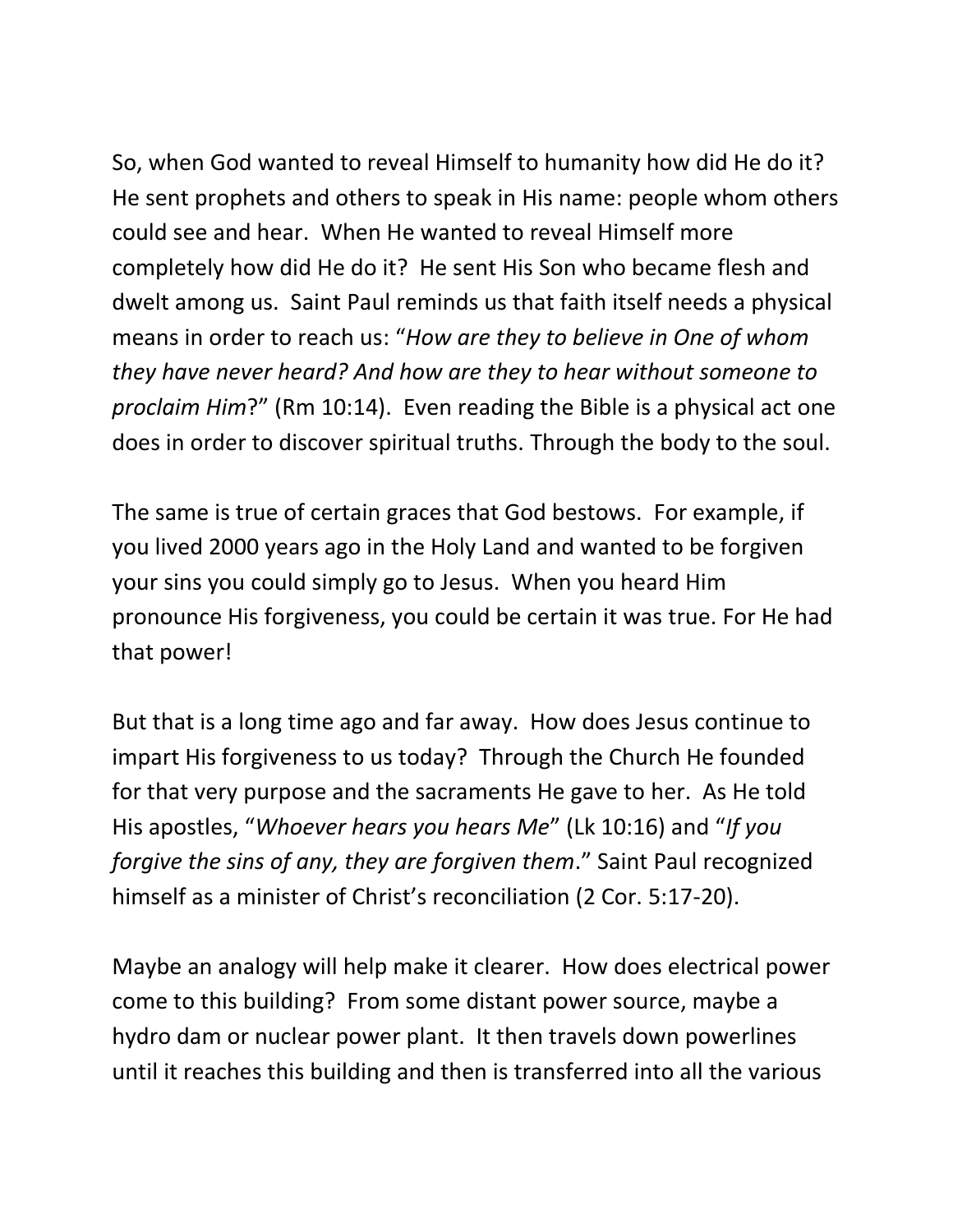things that need it to work; from the lights to the sound system to the video camera. How does the transforming power of Christ's physical life, death and resurrection travel across time and space to get to you and me? Through the spiritual "powerlines" of the sacraments that have their source in Him but then reach us through His Church and transform our lives into what Christ means them to be.

And the first of these sacraments is Baptism. As the *Catechism of the Catholic Church* tells us: "Holy Baptism is the basis of the whole Christian life, the gateway to life in the Spirit, and the door which gives access to the other sacraments. Through Baptism we are freed from sin and reborn as sons of God; we become members of Christ, are incorporated into the Church and made sharers in her mission: 'Baptism is the sacrament of regeneration through water in the word'" (CCC, 1213).

Why is Baptism "the basis of the whole Christian life"? Well for the same reason that birth is the basis of your whole earthly life. You have to be born before you can live out your life in this world. And you have to be "*born from above*" (Jn 3:3) before you can live out your life in Christ. This comes to us, as Jesus said, by "*water and Spirit*" (Jn 3:5), that is to say by Baptism. God uses something physical (water, and the trinitarian formula) to impart something spiritual (His sanctifying grace).

There are many parallels between physical birth and spiritual rebirth. Why not, we are composed of body and soul, and both were created by God! In natural birth we have natural parents; a father and a mother.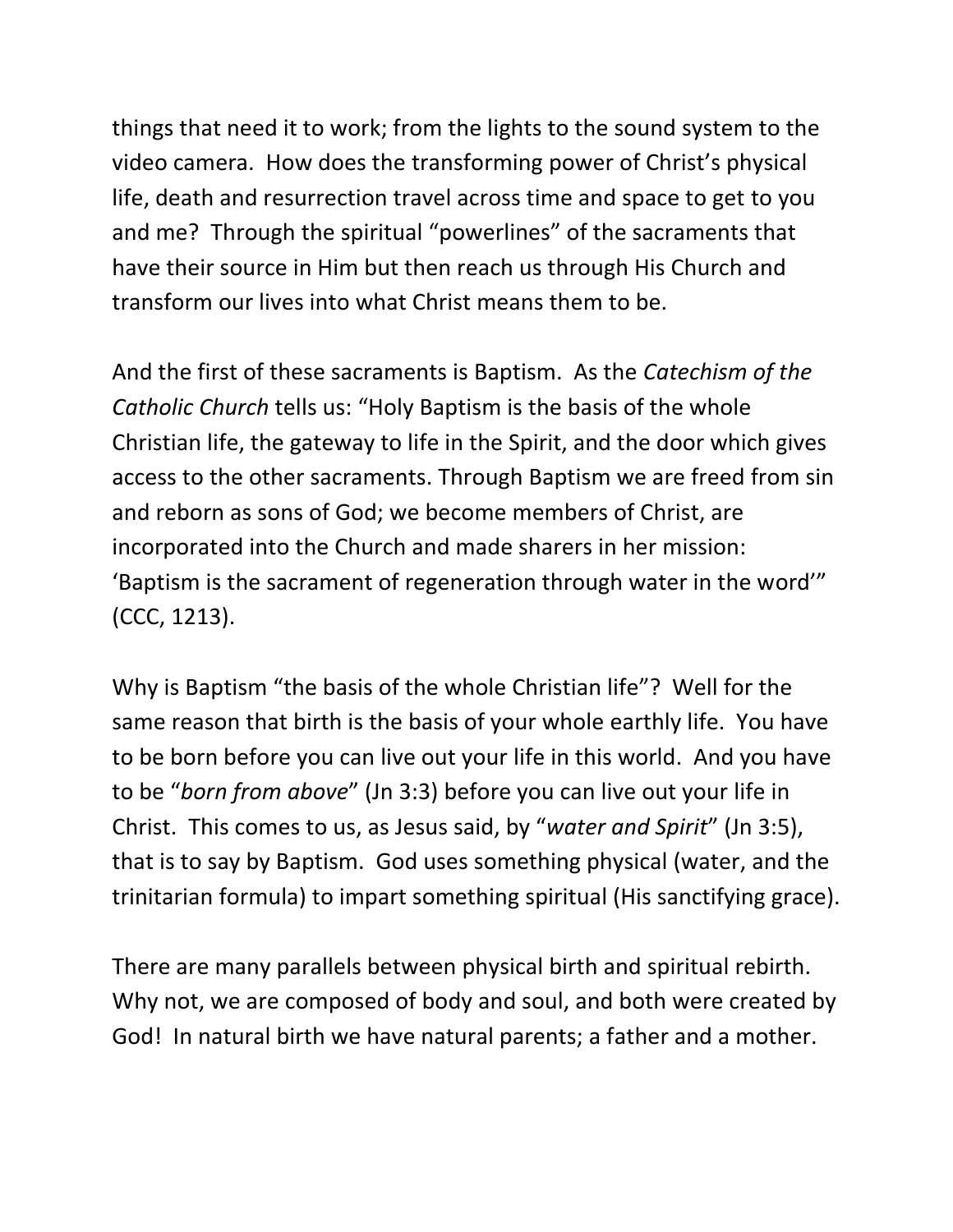In supernatural rebirth we have a supernatural parent; God the Father, Son, and Holy Spirit.

When we are born our human parents want to share with us all that they have, yet they cannot give us what is beyond theirs to give. God's life is not theirs to give; it is God's to give. Original Sin is what we call the absence of God's life in our souls; His sanctifying grace. In baptism God takes away that absence by giving us His presence, making us sharers in His divine life. We become "*partakers of the divine nature*" (2 Peter 1:4). This comes to us through Christ's Spirit. But as God is all holy, anything that is not of God must be removed before He can enter in. So, Baptism also washes away any personal sins so as to make us "*temples of the Holy Spirit*" (1 Cor 6:19).

We are born into a family which can include not only our parents but siblings and an extended family who are related to us by blood or marriage. In Baptism we are adopted into the family of God – Christ's Body, the Church – and have brothers and sisters in Christ, not by blood but by grace. They are found all over the world and extend beyond it, all the way to Purgatory and Heaven. That is why we invoke the saints in Heaven; for they are members of our extended family.

When born our home is normally where our parents live. When baptized our true home becomes where our heavenly Father lives with His adopted family. So, we can consider this life on earth as a journey home to God.